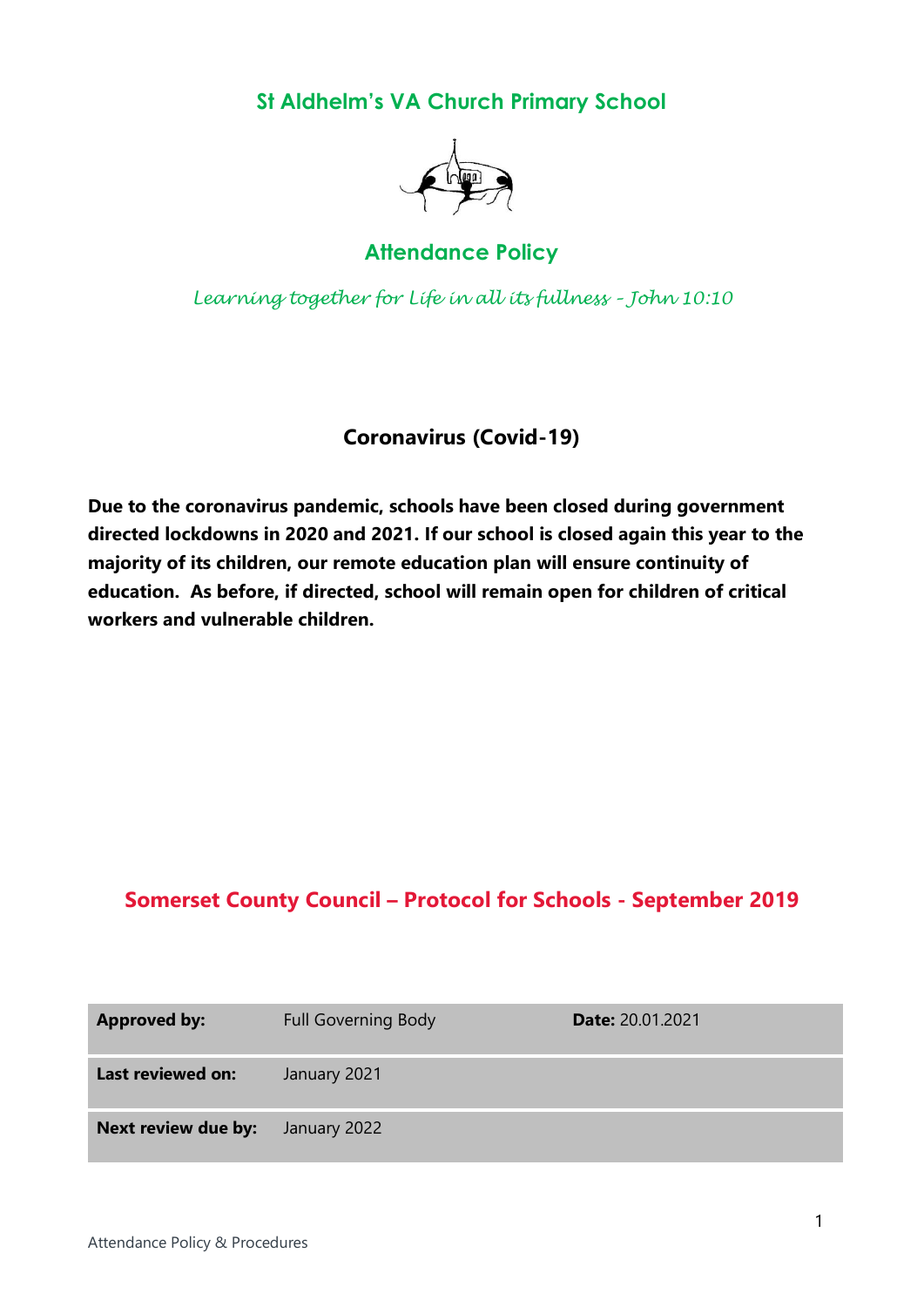# **Contents**

| 9. Unable to attend due to exceptional circumstances (as set out in the law and DfE quidance) 13 |  |
|--------------------------------------------------------------------------------------------------|--|
| 10. Support for Poor School Attendance (other than unauthorised term time leave)13               |  |
|                                                                                                  |  |
|                                                                                                  |  |
|                                                                                                  |  |
|                                                                                                  |  |
|                                                                                                  |  |
|                                                                                                  |  |
|                                                                                                  |  |
|                                                                                                  |  |
|                                                                                                  |  |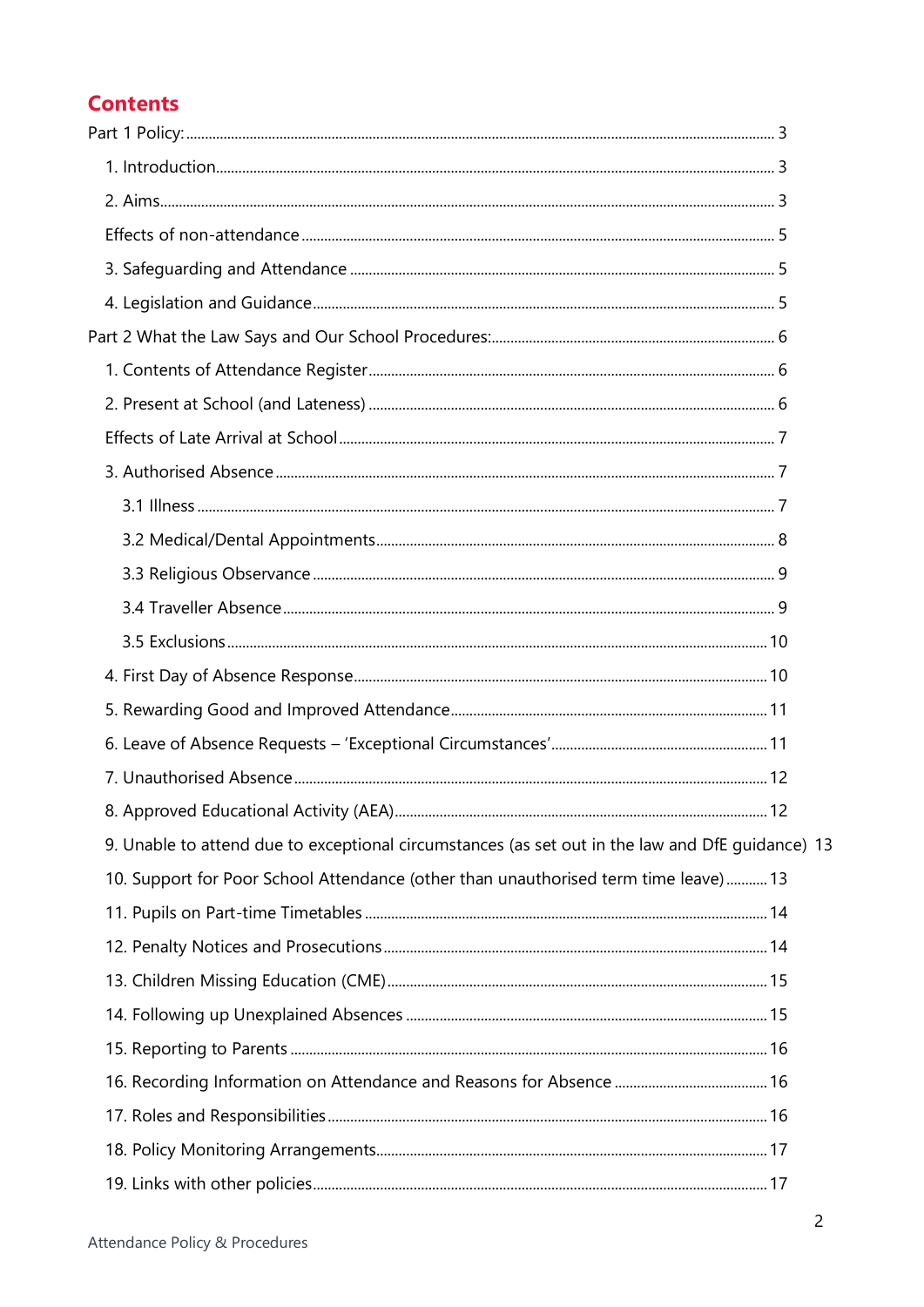# <span id="page-2-0"></span>**Part 1 Policy:**

# <span id="page-2-1"></span>**1. Introduction**

It is the aim of St Aldhelm's that pupils should enjoy learning, experience success and realise their full potential. Our Attendance Policy reflects this and recognises that regular attendance has a positive effect on the motivation and attainment of pupils.

Any absence affects the pattern of a child's schooling and regular absence may seriously affect their learning. The Department for Education (DfE) defines a pupil as a 'persistent absentee' when they miss 10% or more schooling across the school year, for whatever reason.

#### <span id="page-2-2"></span>**2. Aims**

Our school aims to meet its obligations with regard to school attendance by promoting good attendance; ensuring every pupil has access to the full-time education to which they are entitled; and acting early to address patterns of absence.

This policy sets out our St Aldhelm's position on attendance and details the procedures that all parents<sup>1</sup> must follow to report their child absent from school.

It is vital that children develop regular attendance habits at an early age. Therefore the school will encourage parents of Reception children who are not yet compulsory school age, to send their children to every session that is available to them. If the child is unable to attend the school for any reason, the parent should inform the school of the reason on the first day of absence. If the school is concerned about a pupil's attendance for any reason, we will contact the parent to discuss the matter, in the first instance.

We will also support parents to perform their legal duty to ensure their children of compulsory<sup>2</sup> school age attend regularly, and will promote and support punctuality in attending lessons.

We want our pupils to attend school every day, unless they are really not well enough to. We believe that children who attend school regularly are more likely to feel settled in school, maintain friendships, keep up with their learning and gain the greatest benefit from

**.** 

 $1$  Education law defines parents as: all natural parents, whether they are married or not; any person who has parental responsibility for a child or young person; and any person who has care of a child or young person i.e. lives with and looks after the child. In this policy the term 'parent' includes parents and carers.

 $2$  A child becomes of 'compulsory school age' on the 1st January, 1st April or 1st September following their 5th birthday and ceases to be of compulsory school age on the last Friday in June of Year 11.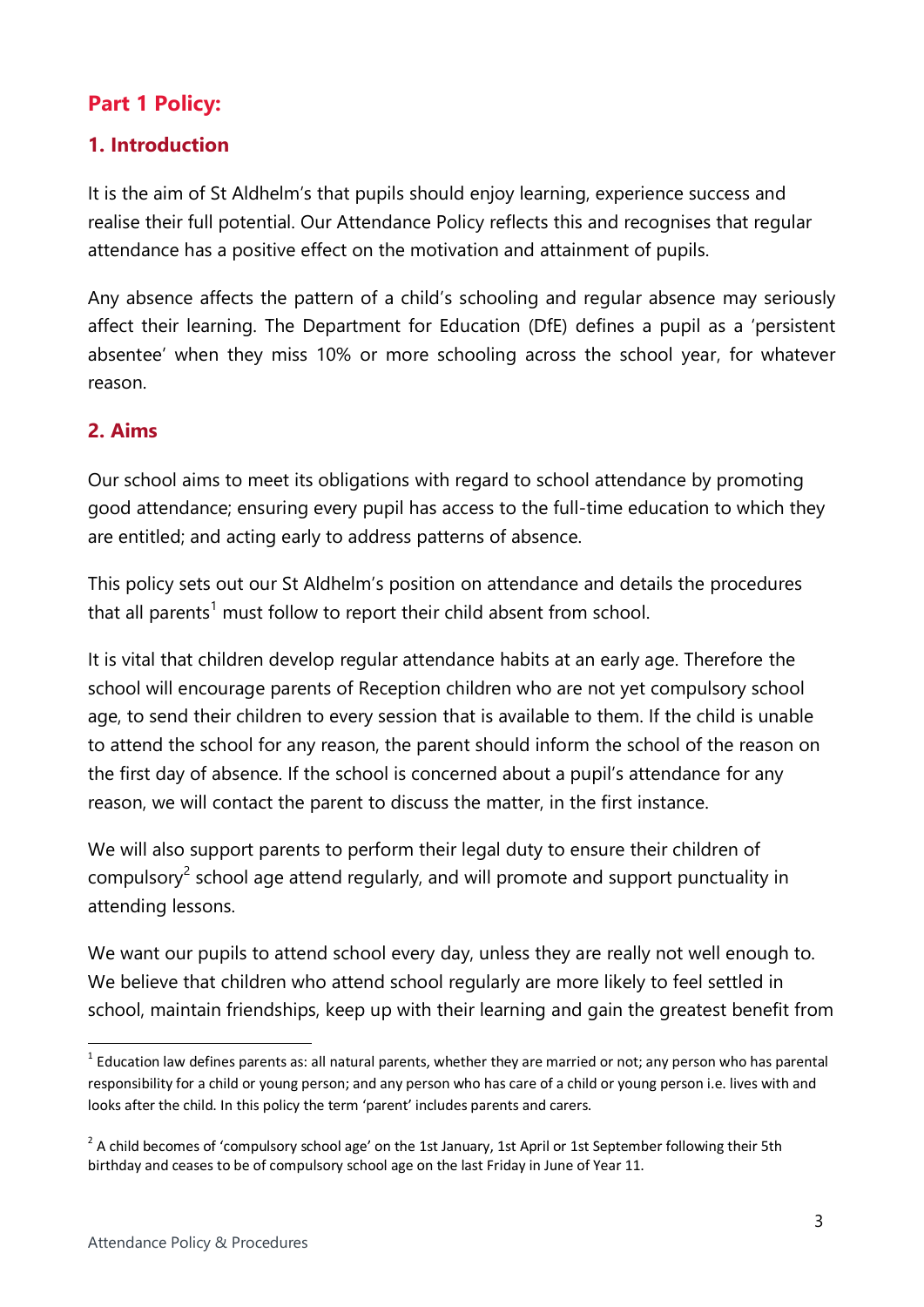their education. We want all our pupils to enjoy school, grow up to become emotionally resilient, confident and competent adults who are able to realise their full potential. Regular attendance and punctuality is essential in the workplace and children who are used to attending school on time, and on every occasion unless they are too unwell to attend, will be better prepared for the attendance expectations in the workplace.

In April 2017 the Supreme Court clarified the definition of regular attendance to be attendance "in accordance with the rules prescribed by the school", therefore if an absence is not authorised by the school, the pupil's attendance is deemed to be irregular.

We will do all we can to encourage our pupils to attend. We will also make the best provision we can for any pupil who needs additional support in school or who is prevented from attending school, due to a medical condition.

Please see DfE quidance documents ['Supporting pupils at school with medical conditions](https://www.gov.uk/government/publications/supporting-pupils-at-school-with-medical-conditions--3) -[December 2015'](https://www.gov.uk/government/publications/supporting-pupils-at-school-with-medical-conditions--3) and 'Ensuring a goo[d education for children who cannot attend school](https://www.gov.uk/government/publications/education-for-children-with-health-needs-who-cannot-attend-school)  [because of health needs-](https://www.gov.uk/government/publications/education-for-children-with-health-needs-who-cannot-attend-school) January 2013' – or ask the school for printed copies.

We believe that one of the most important factors in promoting good attendance is the development of positive attitudes towards school. To this end, we strive to make our school a happy and rewarding experience for all children, and to foster positive and mutually respectful relationships with parents.

By promoting good attendance and punctuality we aim to:

- Make good attendance and punctuality a priority for all those involved in the school community
- Raise our pupils' awareness of the importance of good attendance and punctuality
- Provide support, advice and guidelines to parents, pupils and staff
- Work in partnership with parents
- <span id="page-3-0"></span>• Celebrate and reward good attendance and punctuality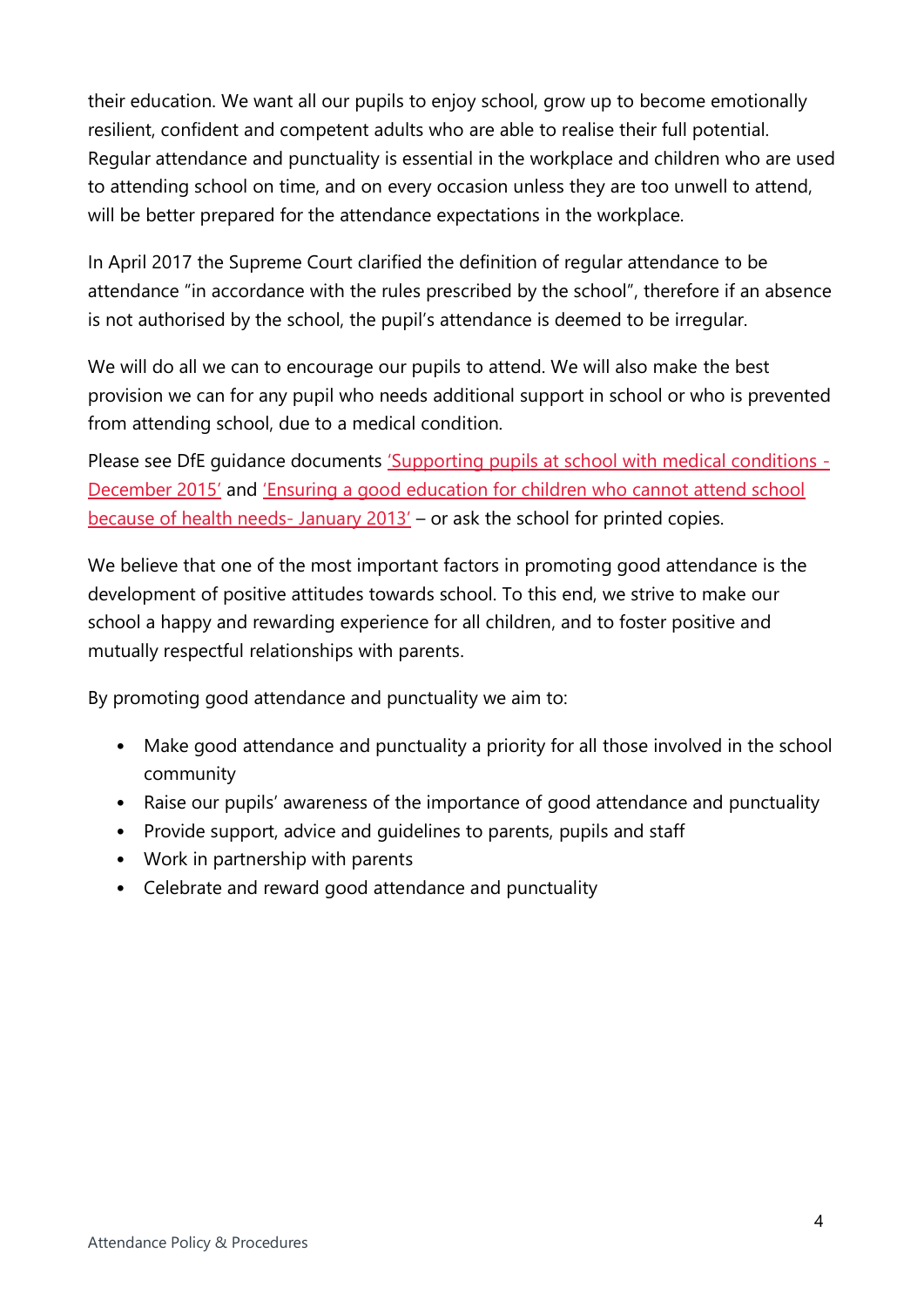## **Effects of non-attendance**

The table below indicates how what might seem like just a few days absence can result in children missing a significant number of lessons.

| <b>Attendance</b><br>during school<br>year | Days lost in a year | <b>Which is</b><br>approximately | <b>Approximate</b><br>number of lessons<br>missed |
|--------------------------------------------|---------------------|----------------------------------|---------------------------------------------------|
| 95%                                        | 9.5 Days            | 2 Weeks                          | 50 Lessons                                        |
| 90%                                        | 19 Days             | 4 Weeks                          | 100 Lessons                                       |

# <span id="page-4-0"></span>**3. Safeguarding and Attendance**

Our school will monitor trends and patterns of absence for all pupils as a part of our standard procedures. However, we are aware that sudden or gradual changes in a pupil's attendance may indicate additional or more extreme safeguarding issues. In line with government guidance [Keeping Children Safe in Education](https://www.gov.uk/government/publications/keeping-children-safe-in-education--2) (2019 version, or as updated by the DfE) we will investigate and report any suspected safeguarding cases on to the relevant authorities. As part of our safeguarding duty and our standard procedures, we will inform the Local Authority and/or the Police of the details of any pupil who is absent from school when the school cannot establish their whereabouts and is concerned for the pupil's welfare. (Please see our St Aldhelm's Safeguarding Policy for more information.)

# <span id="page-4-1"></span>**4. Legislation and Guidance**

This policy meets the requirements of the 2019 [school attendance guidance,](https://www.gov.uk/government/publications/school-attendance) from the Department for Education (DfE), and refers to the DfE's 2015 statutory quidance on school [attendance parental responsibility measures.](https://www.gov.uk/government/publications/parental-responsibility-measures-for-behaviour-and-attendance) These documents are drawn from legislation setting out the legal powers and duties that govern school attendance including:

- The Education Act 1996 (as amended)
- The Education (Pupil Registration) (England) Regulations 2006 (as amended in 2010, 2011, 2013 and 2016)
- The Education (Penalty Notices) (England) Regulations 2007 (as amended in 2012 and 2013)

The DfE's guidance on the [school census](https://www.gov.uk/government/publications/school-census-2017-to-2018-guide-for-schools-and-las) explains the persistent absence threshold.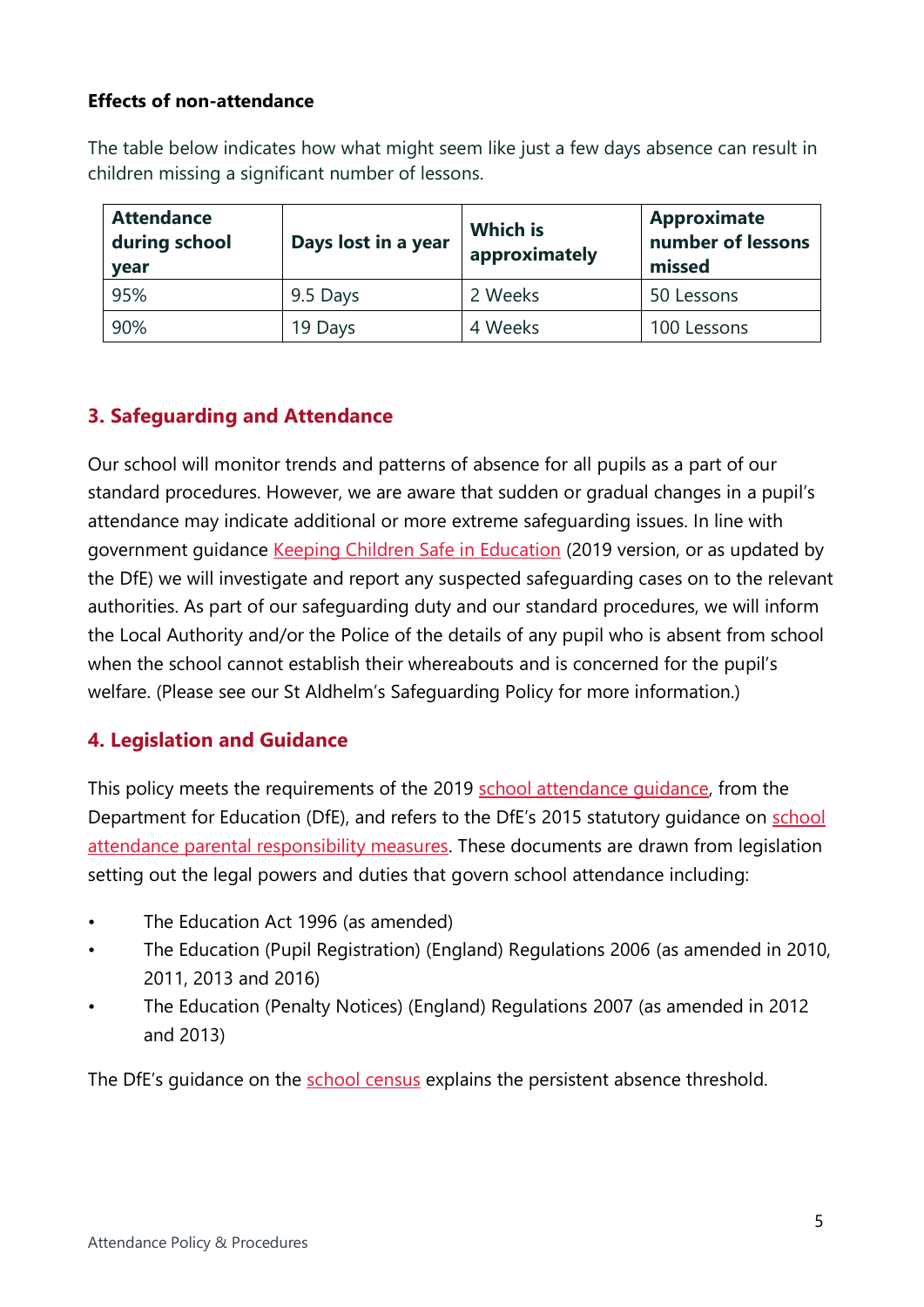# <span id="page-5-0"></span>**Part 2 What the Law Says and Our School Procedures:**

# <span id="page-5-1"></span>**1. Contents of Attendance Register**

The law makes it clear that schools must take the attendance register at the start of the first session of each school day and once during the second session. On each occasion the school must record whether each pupil is:

- Present:
- Absent:
- Attending an approved educational activity; or,
- Unable to attend due to exceptional circumstances.

# <span id="page-5-2"></span>**2. Present at School (and Lateness)**

Pupils are marked present (/) if they are in school when the register is taken. If a pupil leaves the school premises after registration they are still counted as present for statistical purposes.

It is the duty of parents to ensure that children attend school on time. This encourages habits of good timekeeping and lessens any possible classroom disruption.

The Headteacher will meet with parents of those children who are frequently late arriving at school to investigate reasons and suggest solutions to enable more punctual attendance.

Our pupils must arrive by 8:57am on each school day.

Our morning register is taken at 9am and will be kept open until 9:10am. Our afternoon register is taken at 1pm in EYFS and KS1 and 1:25pm in KS2. Pupils who arrive late must come into school via the school office. If they arrive before the register has closed, they will be marked as late (**L**) – which counts as present.

A pupil who arrives late **after** the registers close will be marked as absent. If the pupil is late arriving due to a valid reason such as an unavoidable medical appointment, the absence will be authorised. If the pupil is late for no good reason they will be marked with the **unauthorised** absence code 'Late after registers close' (**U**). See DfE Attendance Codes – Appendix One.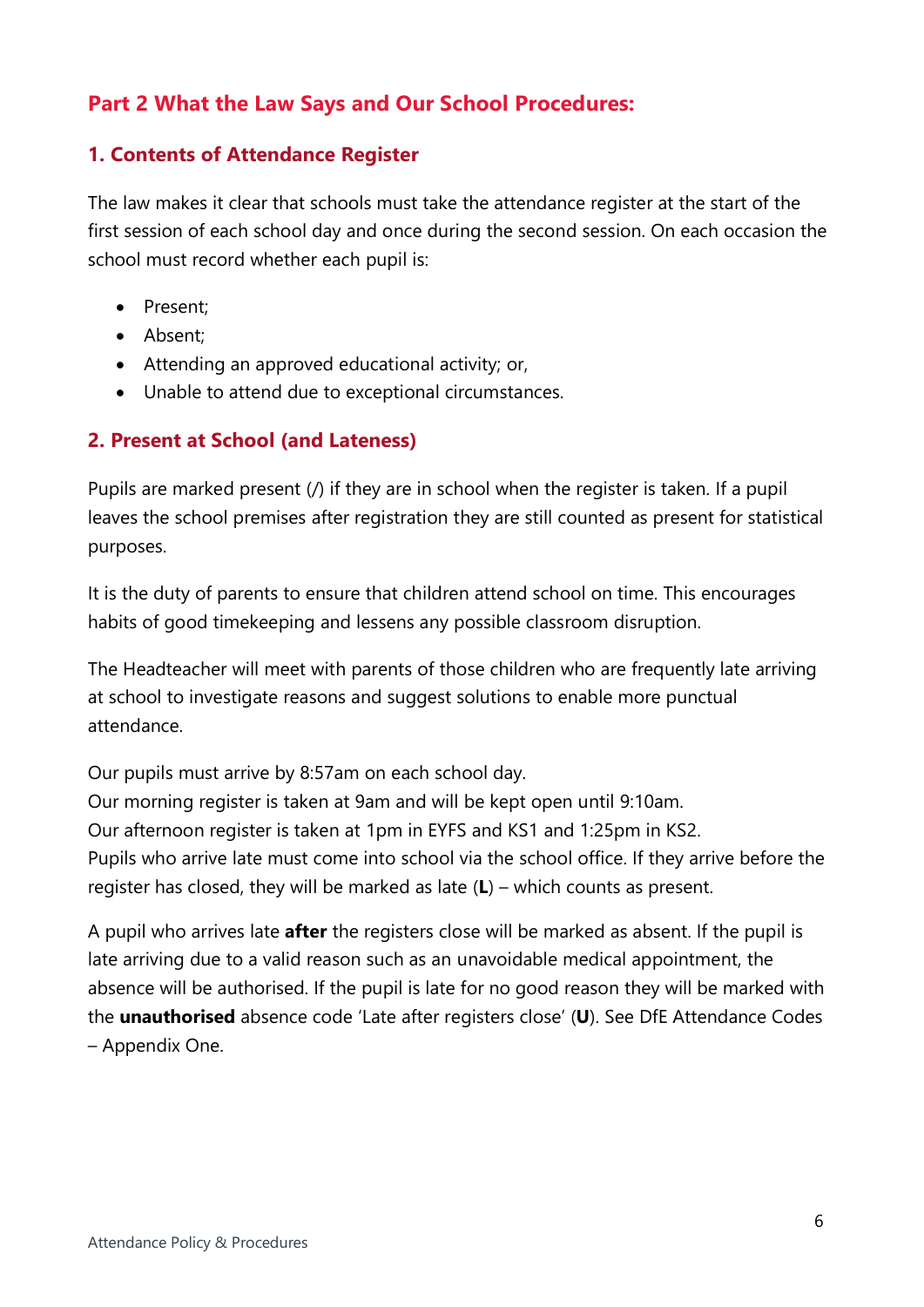# <span id="page-6-0"></span>**Effects of Late Arrival at School**

When a child arrives late to school, they miss important events like assembly, teacher instructions and introductions. Children often also feel embarrassed at having to enter the classroom late.

The table below indicates how frequent lateness can add up to a considerable amount of learning being lost. This can seriously disadvantage children and disrupt the learning of others.

| <b>Minutes late per Day</b> | <b>Equates to Days of Teaching</b><br><b>Lost in one Year</b> | <b>Which means this number</b><br>of lessons missed |
|-----------------------------|---------------------------------------------------------------|-----------------------------------------------------|
| 5 mins                      | 3 Days                                                        | 15 Lessons                                          |
| 10 mins                     | 6 Days                                                        | 30 Lessons                                          |
| 15 mins                     | 9 Days                                                        | 45 Lessons                                          |

# <span id="page-6-1"></span>**3. Authorised Absence**

'Authorised absence' means that the school has either given approval in advance for a pupil of compulsory school age to be away from the school, or has accepted an explanation offered afterwards as justification for absence.

**The following information outlines the main circumstances where absence may be authorised by the school:**

# <span id="page-6-2"></span>**3.1 Illness**

In most cases, absences for illness which are reported by following the school's absence reporting procedures will be authorised. That is unless the school has a genuine concern about the authenticity of the illness.

The school follows the 2019 DfE School Attendance Guidance which states that if the authenticity of the illness is in doubt, the school may ask the parent to provide medical evidence, such as a prescription, appointment card, or other appropriate form of evidence. (See DfE 2019 School Attendance guidance document - link in the Legislation and Guidance section, or at the end of this policy, or ask the school for a printed copy.)

We will not ask for medical evidence unnecessarily. In some instances the school may ask the parent to obtain a letter from a GP, or the school may seek parental permission to contact the pupil's GP directly.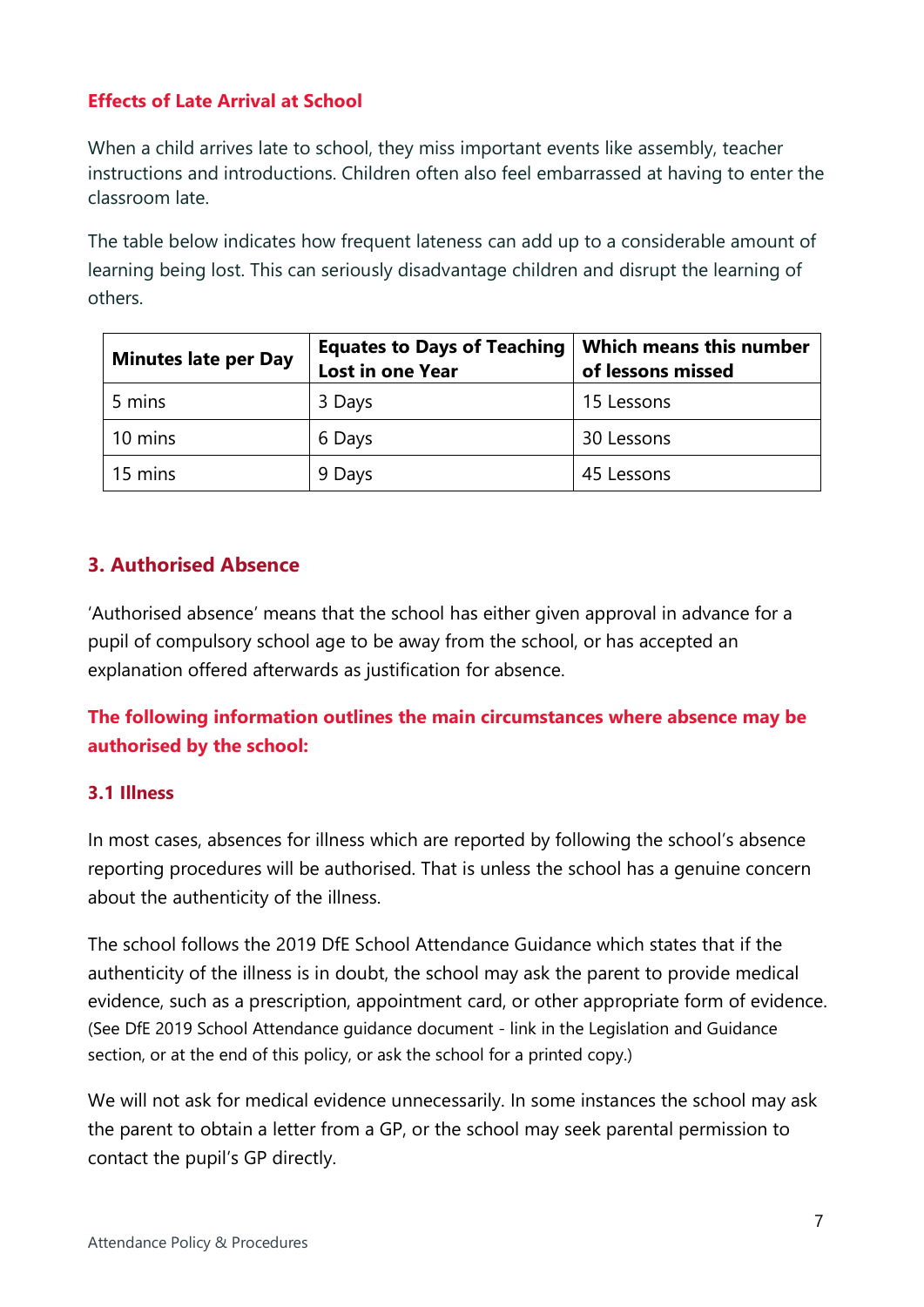If the school is not satisfied about the authenticity of the illness, the absence will be recorded as unauthorised.

Where a pupil has a high level and/or frequency of absence, the school may require medical evidence of some description in order to authorise any future medical absences. If this is the case, the school will make the parent/s aware of this expectation in advance.

The reporting of absence due to illness remains the responsibility of the parent. Absences due to illness which have **not** been reported to the school by the parent on the first day of absence may not be authorised.

Parents should telephone the school office to notify the school of an absence due to illness. A message can be left on the office answerphone at any time by opting for 2: reporting absence of a child.

If a child is absent for more than one day, the parent should contact the school each day to provide an update on the child's condition, unless otherwise agreed by the school.

#### **Mental Health and Wellbeing**

Parents who have concerns about their child's mental wellbeing can contact our school's Designated Safeguarding Lead for further information on the support available.

Parents should also contact their GP or the NHS Helpline by phoning telephone number 111 for advice if they are concerned. In case of emergency parents should dial 999.

#### **Pupils taken ill during the school day**

If a pupil needs to be sent home due to illness, this should be by agreement with an appropriately authorised member of school staff. In such circumstances, the pupil must be collected from the school office by a parent or another authorised adult, and signed out in the 'signing out' book. No pupil will be allowed to leave the school site without parental confirmation.

#### <span id="page-7-0"></span>**3.2 Medical/Dental Appointments**

Parents should try to make appointments outside of school hours wherever possible. Where appointments during school time are unavoidable, the pupil should only be out of school for the minimum amount of time necessary for the appointment. It is not acceptable for a child to miss a whole day's schooling for an appointment, unless absolutely necessary, in which case the school will need an explanation as to why this is.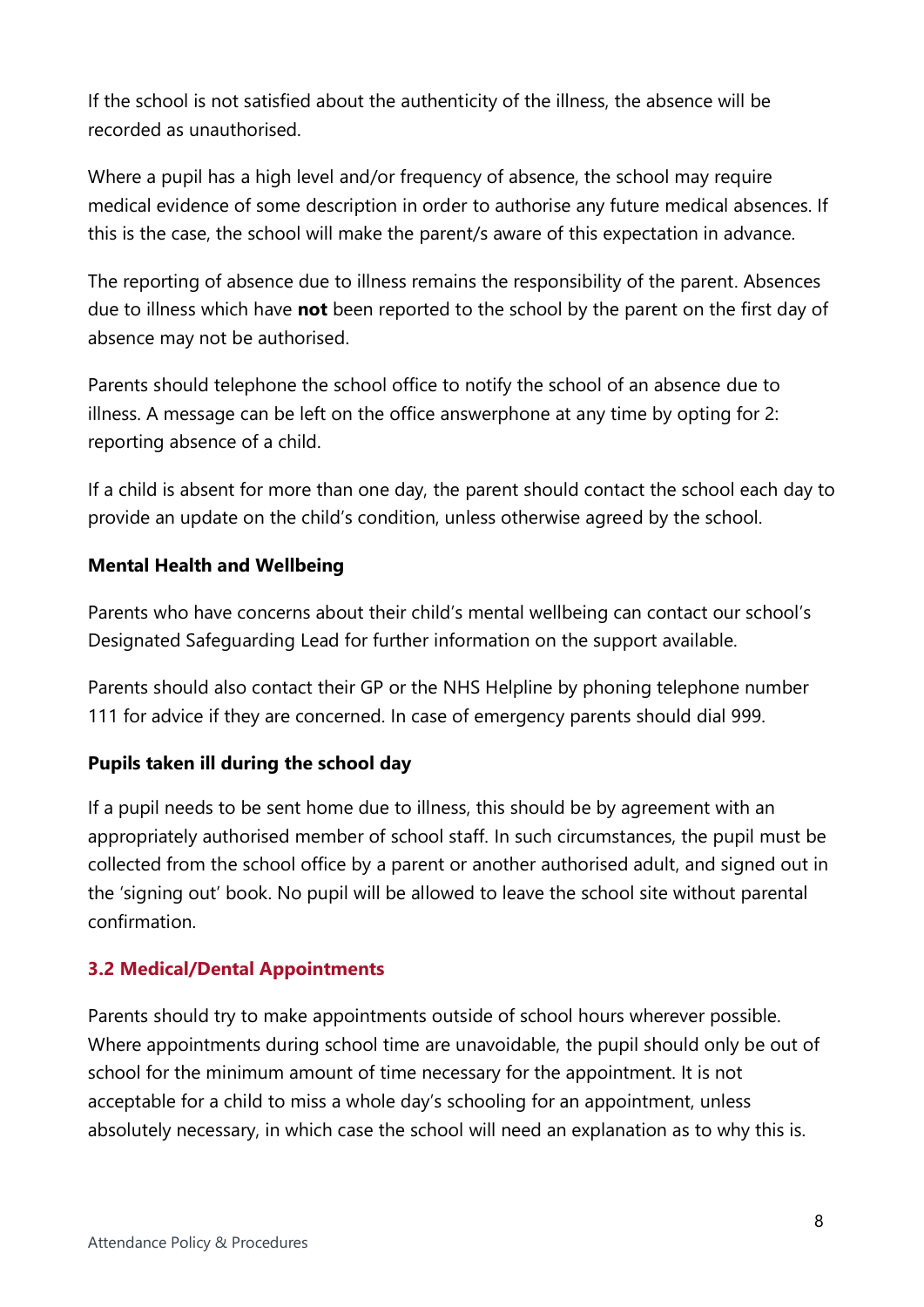If a pupil must attend a medical appointment during the school day, they must be collected from the school office by the parent or another authorised adult, and signed out in the 'signing out' book. No pupil will be allowed to leave the school site without parental confirmation.

Advance notice is required for medical or dental appointments, unless it's an emergency appointment, and must be supported by providing the school with sight of, or a copy of, the appointment card or letter – only then will the absence be authorised.

#### <span id="page-8-0"></span>**3.3 Religious Observance**

Our school acknowledges the multi-faith nature of the school community and recognises that on some occasions, religious festivals may fall outside of school holidays or weekends. In accordance with the law, the school will authorise one day's absence for a day exclusively set apart for religious observance by the religious body to which the parent belongs. Should any additional days be taken, these will be recorded in the register as unauthorised absence. If necessary, the school will seek advice from the parents' religious body, to confirm whether the day is set apart.

#### <span id="page-8-1"></span>**3.4 Traveller Absence**

The school will authorise the absence of a Traveller pupil of no fixed abode who is unable to attend school because they are travelling with their parent who is engaged in a trade or business of such a nature as to require him to travel from place to place. This is subject to certain limits, depending on the child's age and number of sessions absent. The school will discuss cases individually with Traveller parents as necessary. Parents should let the school know of their plans as far in advance as possible. Authorised Traveller absence will be recorded appropriately in the register.

To help ensure continuity of education for Traveller children, wherever possible, the child should attend school elsewhere when their family is travelling for occupational purposes. In which case the child will be dual registered at that school and this school, which is their 'main' school.

Children from Gypsy, Roma and Traveller communities whose families do not travel for occupational purposes are expected to register at school and attend as normal. They are subject to the same rules as other children in terms of the requirement to attend school regularly.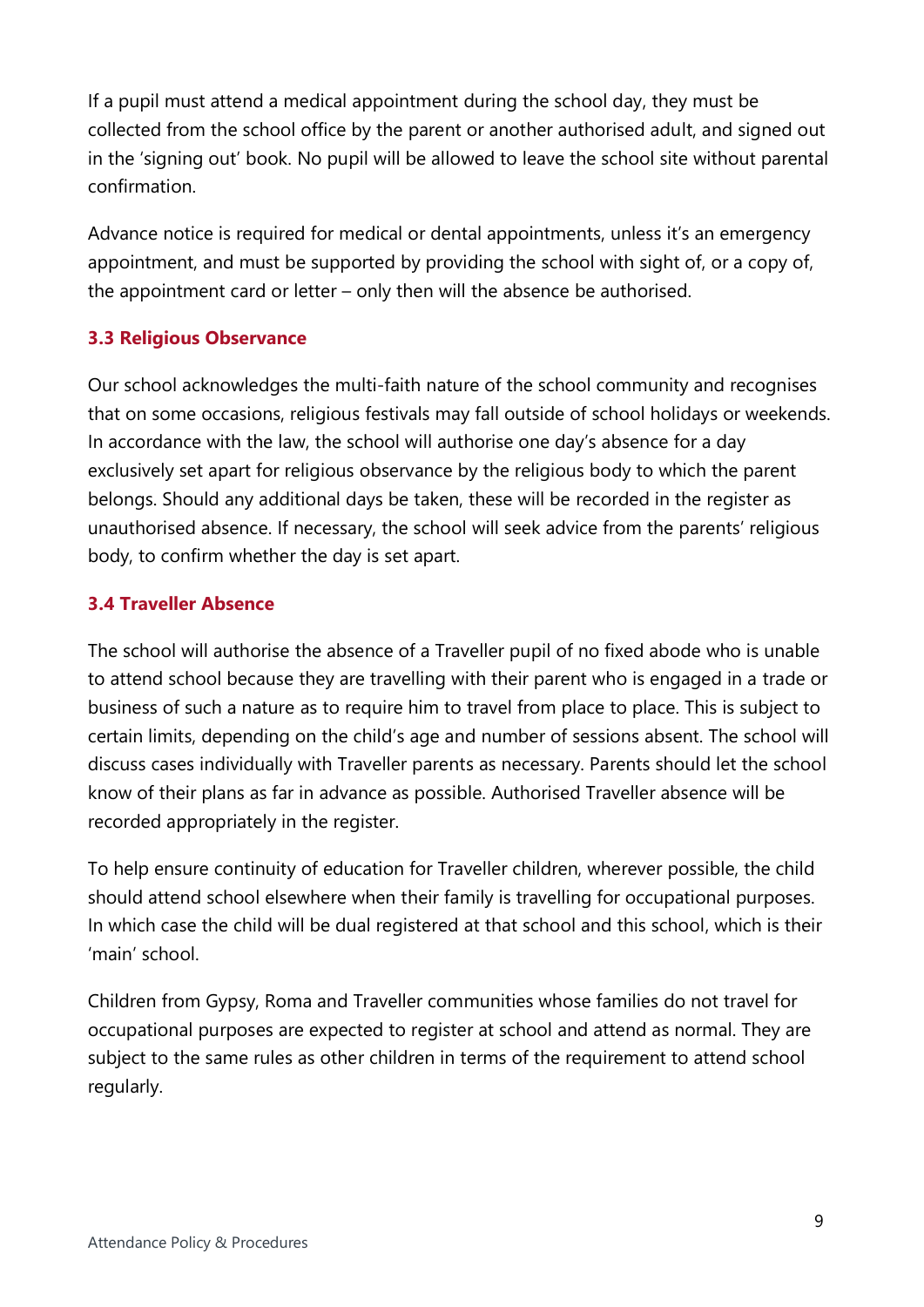#### <span id="page-9-0"></span>**3.5 Exclusions**

If the school decides to send a pupil home due to their behaviour, this will be recorded as an Exclusion. The school will follow the current DfE's statutory quidance on exclusions.

Any exclusion must be agreed by the headteacher.

The school will notify the parent of the exclusion. If the pupil is a Looked After Child, the school will notify the pupil's carer, social worker and Virtual School. In other instances, where a pupil is open to Children's Social Care for any reason, the school will also inform their allocated social worker.

The pupil must be collected from the school office by the parent or another authorised adult, and signed out in the 'signing out' book. No pupil will be allowed to leave the school site without parental confirmation.

# <span id="page-9-1"></span>**4. First Day of Absence Response**

The register is confirmed by the Office Manager at 9:10am, and text alerts are sent to parents whose child is shown as 'O' = N no reason. If there is no response by 9:30am a member of office staff will make a telephone call to the first contact for the child, leaving a clear message that the school need to ascertain the location of the child. If no contact is made, a telephone call will be made to the second and, if necessary, third contact, again leaving a clear message that the school need to ascertain the location of the child. At 10am, if no response has been received, the office staff will notify the Designated Safeguarding Team. If the school is unable to contact any of the emergency numbers provided, and is concerned for the welfare of the pupil, we may request a Welfare Check from the police.

Parents will be asked to supply details of at least three people who can be contacted in an emergency, and these details will be reviewed on an annual basis through a data collection sheet at the start of each year. Parents are reminded to keep the school office updated on any changes to contact details.

Children will be placed on a list in the office who fall under vulnerable categories. These categories include Child Protection, Child in Need, Safeguarding Monitored, those walking to school independently (Y6) and persistent absentees. At 9:15am parents or carers of the children on this list will be called by a member of office staff leaving a clear message that the school need to ascertain the location of the child. If no contact is made, a telephone call will be made to the second and, if necessary, third contact, again leaving a clear message that the school need to ascertain the location of the child. If no contact has been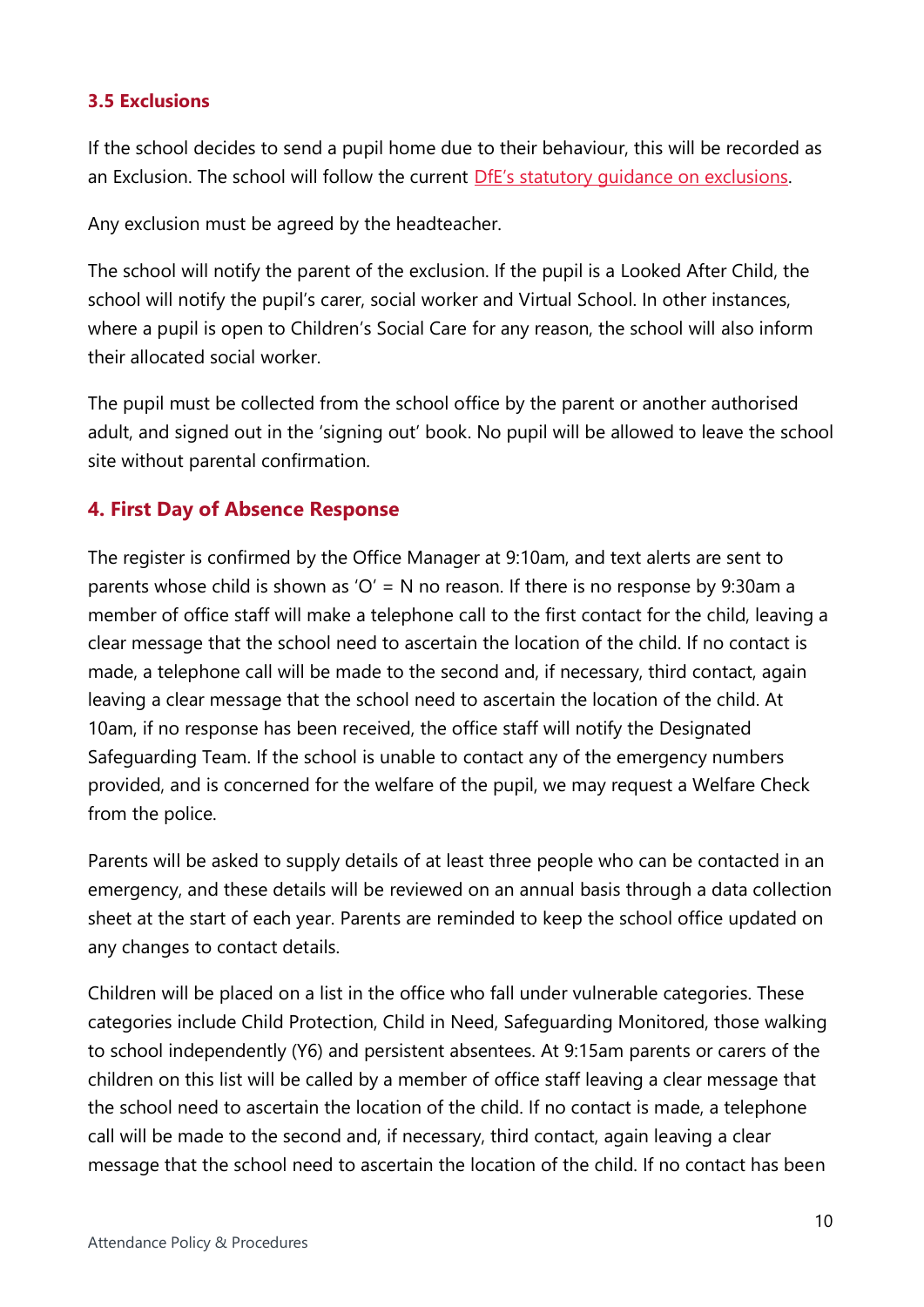made, the office staff will notify the Designated Safeguarding Team. If the school is unable to contact any of the emergency numbers provided, and is concerned for the welfare of the pupil, we may request a Welfare Check from the police or contact Children's Social Care.

#### <span id="page-10-0"></span>**5. Rewarding Good and Improved Attendance**

Children whose attendance is 99% or 100% for each full term will be recognised at Celebration Worship at the end of each term. They will receive a certificate in the assembly. Children who have overcome difficulties that have resulted in low attendance, will be highlighted and celebrated as an improvement is seen. This will be done discreetly to avoid unnecessary or unwelcome attention.

# <span id="page-10-1"></span>**6. Leave of Absence Requests – 'Exceptional Circumstances'**

# **The law does not grant parents the automatic right to take their child out of school during term time.**

Only exceptional circumstances warrant an authorised leave of absence. The school will consider each application individually, taking into account the specific facts and circumstances and relevant background context behind the request. The request must be made by the parent with whom the child normally lives, and permission must be sought in advance. The school will not grant leave of absence unless there are exceptional circumstances. The school must be satisfied that there are exceptional circumstances, based on the individual facts and circumstances of the case; following consultation with other staff as required, including the Designated Safeguarding Lead. Where a leave of absence is granted, the school will determine the number of days the pupil can be away from school. A leave of absence is granted entirely at the Headteacher's discretion.

Circumstances which could be authorised include significant family emergencies or funerals. However, parents will also be aware that, wherever possible, it can be better for children to continue to attend school normally during difficult family times.

Parents should complete a Leave of Absence Request form which is available from the school. The request should be submitted as soon as it is anticipated; and wherever possible, at least **four weeks** before the absence. **Although such absence may be unauthorised, it is better that we know your child is safe, rather than missing.** Please be aware that you may be required to provide us with additional evidence in order to support your request. If we have any concerns about possible safeguarding risks such as risk of FGM or Forced Marriage we will follow the necessary protocols. (Please see our school's Safeguarding Policy for more information.)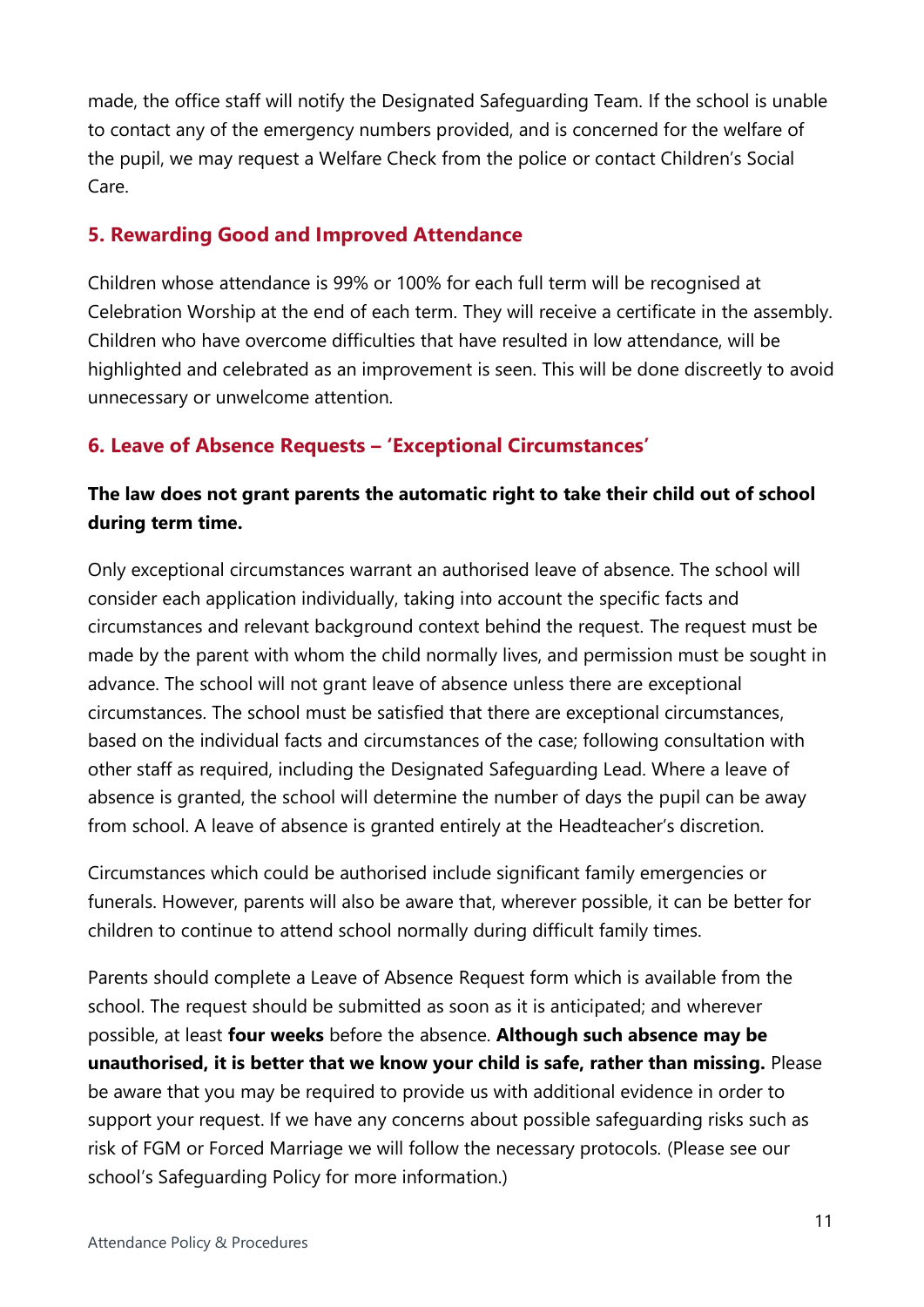# <span id="page-11-0"></span>**7. Unauthorised Absence**

Unauthorised absence is where a school is not satisfied with the reasons given for the absence.

Absence will be unauthorised if a pupil is absent from school without the permission of the school. Whilst parents can provide explanations for absences, it is the school's decision whether to authorise the absence or not.

Unauthorised absence includes:

- Absences which have never been properly explained
- Pupils who arrive at school too late to get a mark
- Shopping
- Birthdays
- Waiting at home for a washing machine to be mended, or a parcel to be delivered
- Day trips
- Long weekends and holidays in term time (unless very exceptional circumstances are agreed in writing, in advance by the school)
- In the case of term time leave if a pupil is kept away from school longer than was agreed, the additional absence is unauthorised

Unauthorised absences may result in Legal Sanctions, usually Penalty Notices or **Prosecutions** 

# <span id="page-11-1"></span>**8. Approved Educational Activity (AEA)**

When pupils are attending educational activities off the school site that have been approved by the school, the register will be marked to show this is the case. (See DfE 2019 School Attendance guidance.)

If a pupil is attending an alternative education provider such as another school, or Pupil Referral Unit, for part or all of their education, our school will make arrangements for the pupil to be dual registered at the other setting and mark our registers accordingly.

If a pupil is attending an alternative education provider, which is not a school or Pupil Referral Unit, for part or all of their education, we will mark the sessions which the pupil attends the alternative setting as code B (off-site educational activity). The school expects the alternative provider (AP) to notify us of any absences by individual pupils, to ensure we become aware of any attendance concerns as soon as possible and take follow up action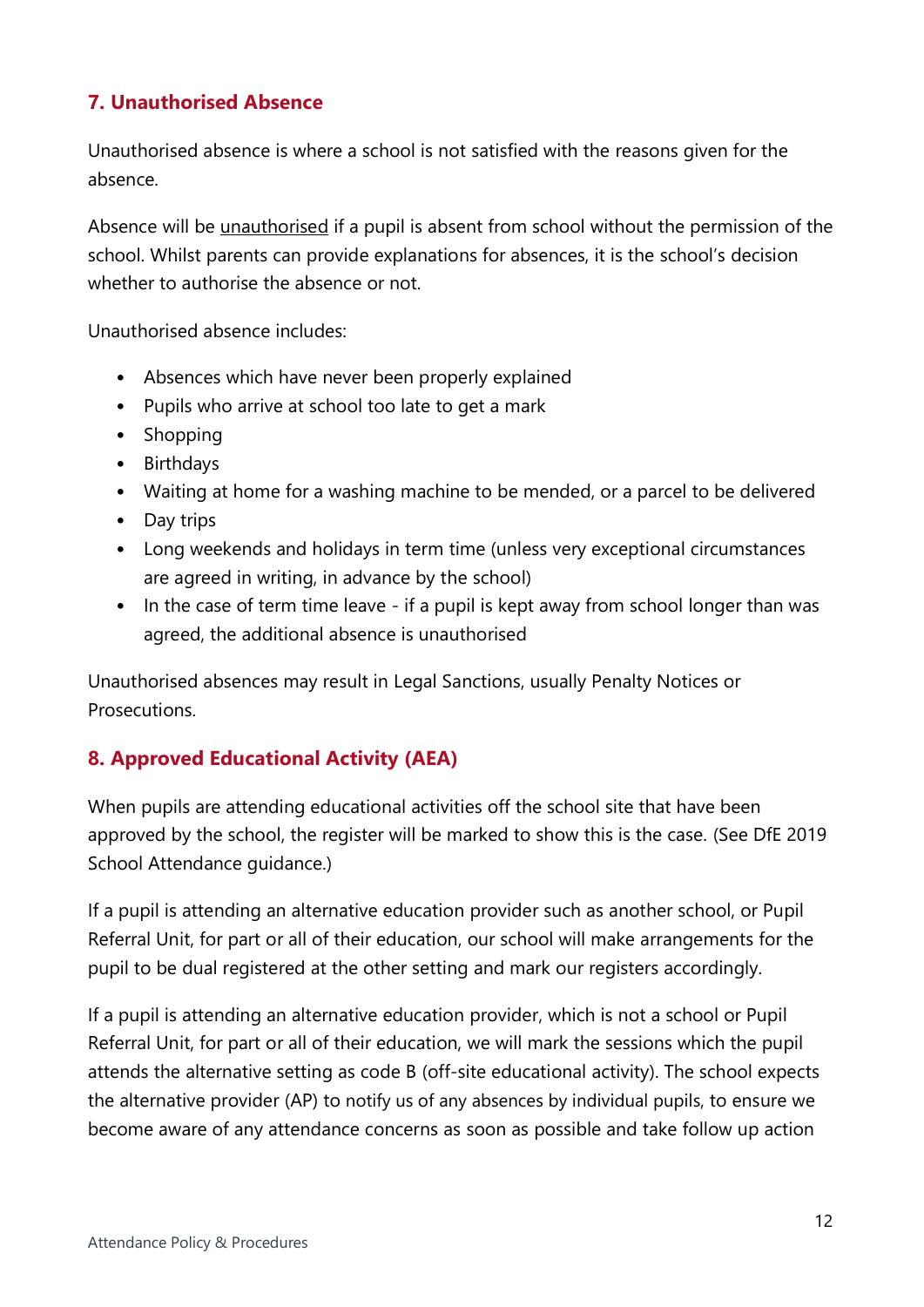as necessary**.** Attendance updates will be provided on a weekly basis, or more frequently if agreed with the alternative setting.

Any attendance concerns will be followed up by us, in conjunction with the AP.

# <span id="page-12-0"></span>**9. Unable to attend due to exceptional circumstances (as set out in the law and DfE guidance)**

In accordance with DfE school attendance guidance, our school will record pupils as 'Unable to attend due to exceptional circumstances' in the following circumstances (such circumstances are not recorded as absences):

- Our school site, or part of it, is closed due to an unavoidable cause
- The transport provided by our school or the Local Authority is not available and the pupil's home is not within statutory walking distance. (See the DfE's *Home to* [school travel and transport](https://www.gov.uk/government/publications/home-to-school-travel-and-transport-guidance)' guidance document, or ask the school for a printed copy.)
- A local or national emergency has resulted in widespread disruption to travel which has prevented the pupil from attending school.
- The pupil is in custody, but still on the school roll. (If the school has evidence that the pupil is attending educational activities we can record those sessions as 'present at approved educational activity'.)

# <span id="page-12-1"></span>**10. Support for Poor School Attendance (other than unauthorised term time leave)**

Sometimes pupils can be reluctant to attend school. We encourage parents and pupils to be open and honest with us about the reason for the pupil's absence. If a child is reluctant to attend, it is never better to cover up their absence or for a parent to give in to pressure to let the child stay at home. This can give the impression to the child that attendance does not matter and can make things worse. As a school, we need to understand the reasons why a pupil is reluctant to attend in order to be able to support pupils and parents in the best way.

When we have concerns about the attendance of a pupil, we will do our best to make the parent/s aware of the concerns about their child's attendance and give them the opportunity to address this. However, if parents do not make use of the support offered and improve their child's attendance to an acceptable level, this may result in legal sanctions. Parents may be asked to meet with the Headteacher to discuss the matter. In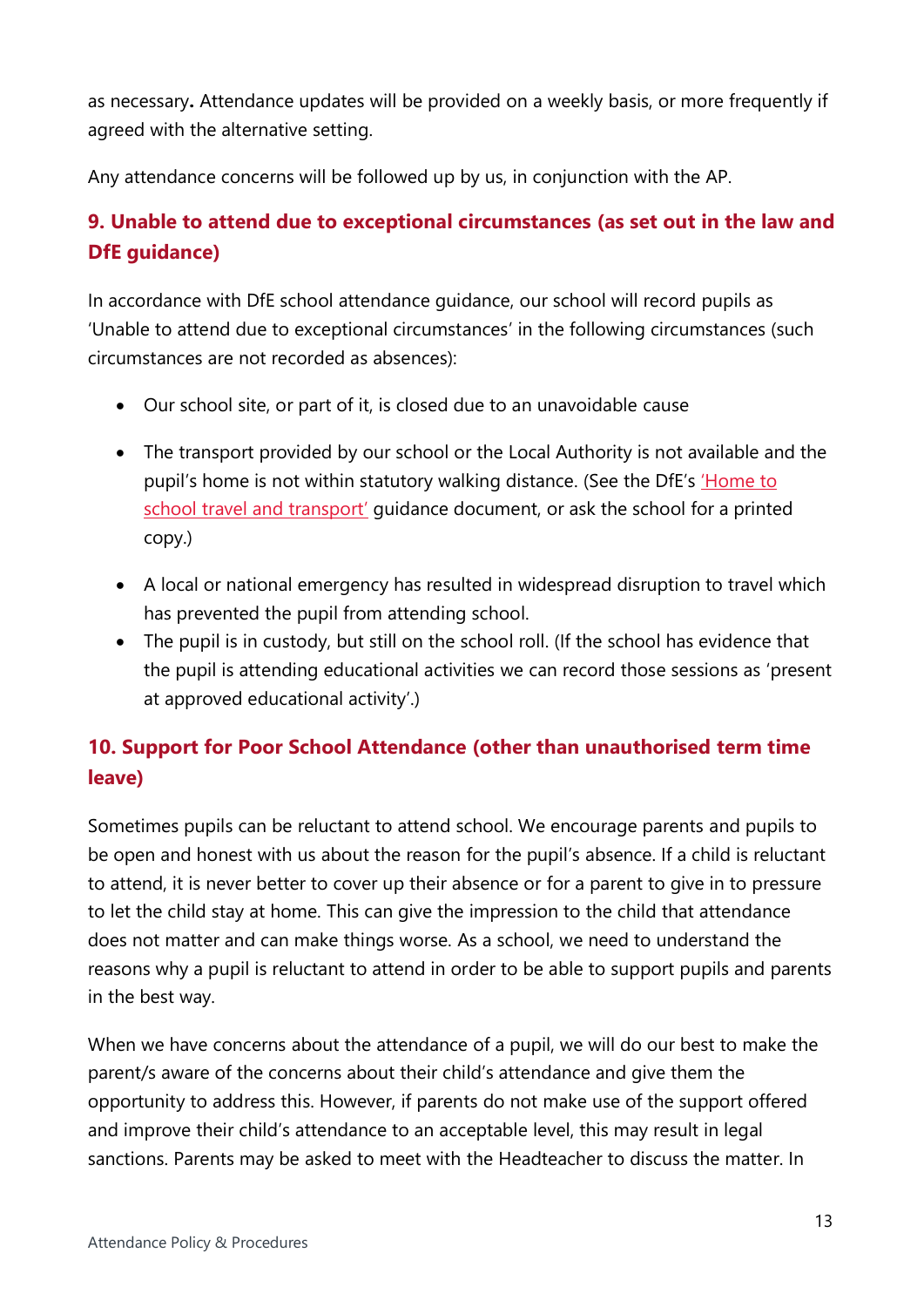some cases, this may result in a formal action plan being produced in the form of an Attendance Contract or support from the Team Around the School being offered.

If our school refers a case of poor school attendance to the Local Authority for legal sanctions, we will show that we have warned the parent/s that they are at risk of receiving a Penalty Notice or other legal sanction. This will at least be evidenced via the sending of a warning letter.

We will not usually request legal sanctions from the Local Authority in cases where poor attendance is symptomatic of complex family circumstances. In such circumstances our school will take a holistic approach to the issue, and involve other agencies as necessary. The exception to this will be where parents fail to accept or engage with support offered by the school and/or other agencies, or fail to implement the suggested changes. Again, when referring for legal sanctions, we will show that we have warned the parent/s that they are at risk of receiving a Penalty Notice or other legal sanction.

If our school has safeguarding concerns about a pupil who is absent we will share information with other agencies as we deem necessary.

# <span id="page-13-0"></span>**11. Pupils on Part-time Timetables**

Pupils are entitled to a full-time education, suitable to their age, ability and aptitude, and any special educational needs or disabilities that they may have.

If, for any reason, our school is unable to provide a pupil with a full-time education due to the pupil's needs, we will work with the pupil, parent and other agencies where appropriate, to come to a mutually convenient arrangement. Any part-time timetables will be for the shortest amount of time possible, whilst arrangements are made to support the pupil's return to a full-time timetable.

# <span id="page-13-1"></span>**12. Penalty Notices and Prosecutions**

Parents have a legal responsibility to ensure that their child attends school on a regular basis. It is a criminal offence under Section 444 of the Education Act 1996 to fail to secure regular attendance of a registered pupil at the school. This applies to both resident and non-resident parents who may both be subject to legal sanctions if their child fails to attend school regularly. It also applies to others who may not be the parent, but may have day to day care of the child.

Unauthorised absence from school can result in a number of different outcomes for parents and children. Each case is considered individually.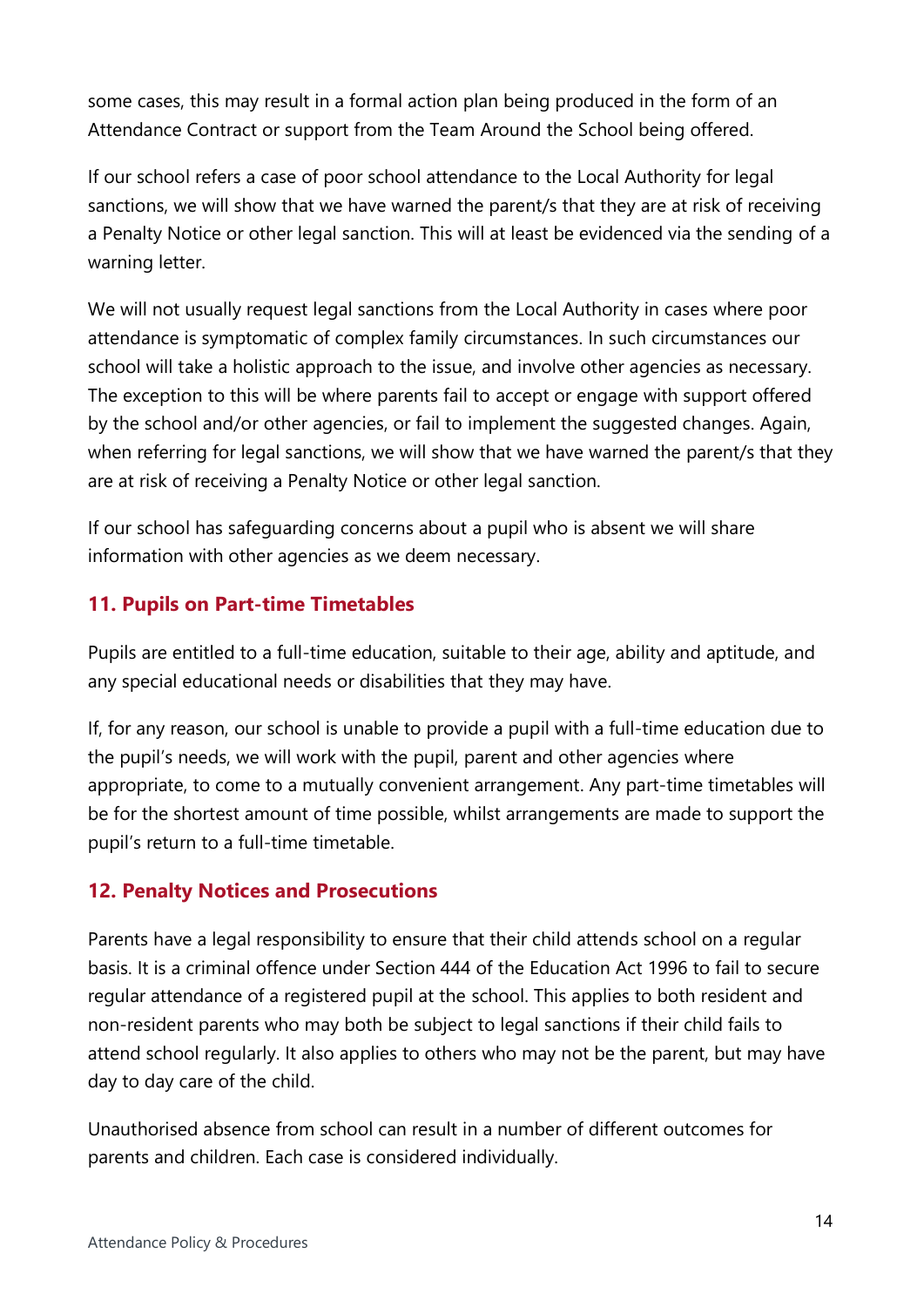Under section 444 of the Education Act 1996, if a child of compulsory school age, who is a registered pupil at a school, fails to attend regularly at the school his/her parent(s) are guilty of an offence. Parents with more than one school aged child need to be aware that each child's irregular attendance is dealt with as a separate matter.

The school will refer cases of unauthorised absence that meet the threshold, currently 10 unauthorised sessions in 12 school week period, for a Penalty Notice to the Local Authority for legal action, unless there are reasonable grounds for not doing so. The outcome of a referral to the Local Authority may be a Penalty Notice or Prosecution.

Penalty Notices are intended as a sanction for low level offences and a tool to support improved school attendance. They are an alternative to prosecution, and may not be issued if prosecution is considered to be a more appropriate response to a pupil's irregular attendance.

A pupil's unauthorised absence from school could result in one of the following:

- 1. A Penalty Notice. The penalty is £60 payable within 21 days, rising to £120 if paid between 22 and 28 days. (Failure to pay will result in prosecution.)
- 2. Prosecution.

Prosecution could lead to fines up to £2500 and /or 3 months imprisonment. (See DfE's statutory guidance on [School attendance parental responsibility measures](https://www.gov.uk/government/publications/parental-responsibility-measures-for-behaviour-and-attendance) for more information and Somerset County Council's Penalty Notice Code of Conduct, available [here.](http://wwwold.somerset.gov.uk/EasySiteWeb/GatewayLink.aspx?alId=69246) Penalty Notices and prosecution proceedings are issued to each parent with responsibility for the child and are issued for each child with irregular attendance. For example, in the case of Penalty Notices, if two siblings had irregular school attendance, and there were two parents with responsibility for the children, four Penalty Notices would be issued. Penalty Notices cannot be paid in instalments.

# <span id="page-14-0"></span>**13. Children Missing Education (CME)**

Our school will add and delete pupils from roll in line with the law. The school will follow Somerset Child Missing Education process and make CME referral as appropriate. Please see policy [here](http://www.somerset.gov.uk/EasySiteWeb/GatewayLink.aspx?alId=125707)

# <span id="page-14-1"></span>**14. Following up Unexplained Absences**

Where no contact has been made with the school to explain absence, the school will contact parents by text, email, telephone or letter to try and establish the reason for a child's absence. When we establish the reason for the absence, we will mark it as authorised or unauthorised depending on the reason for the absence.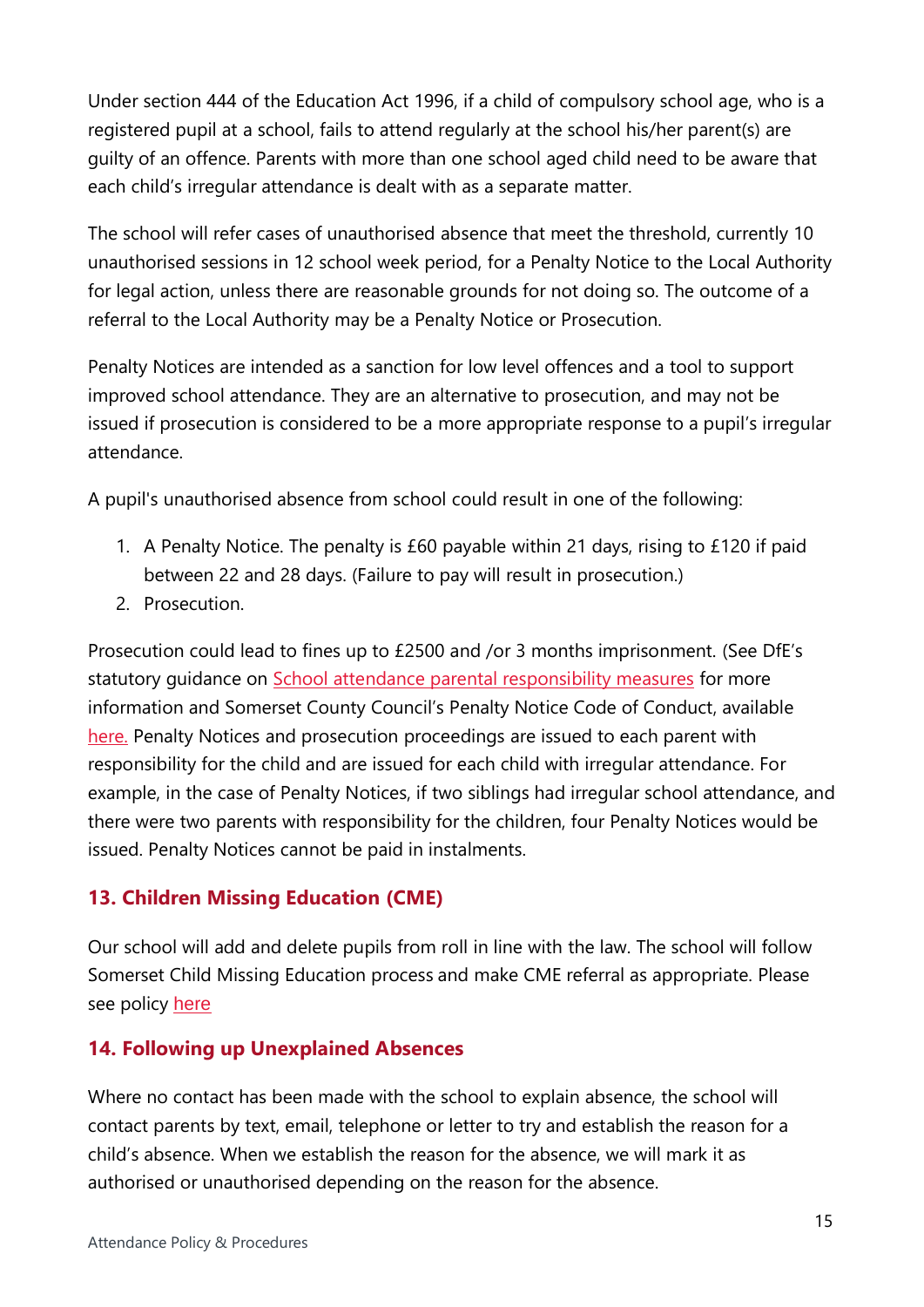# <span id="page-15-0"></span>**15. Reporting to Parents**

We will report on each child's attendance to parents annually in individual pupil's end of year school report. We will share attendance data with parents at any time if they request it.

Where a child's attendance drops for whatever reason, our school will write to the parents to highlight this, unless there is a good reason not to.

#### <span id="page-15-1"></span>**16. Recording Information on Attendance and Reasons for Absence**

Reasons for absence are recorded on SIMS for each morning and afternoon session each day. A code will be entered and any supporting comment to record the reason and the person reporting the reason for absence.

#### <span id="page-15-2"></span>**17. Roles and Responsibilities**

#### **The Governing Board**

The governing board is responsible for monitoring attendance figures for the whole school on at least a termly basis (6 times a year). It also holds the headteacher to account for the implementation of this policy.

The safeguarding governor will monitor attendance. In termly meetings, further detail of children who fall into the persistent absenteeism will be discussed and challenged.

#### **The Headteacher**

The headteacher is responsible for ensuring this policy is implemented consistently across the school, and for monitoring school-level absence data and reporting it to governors.

The headteacher also supports other staff in monitoring the attendance of individual pupils and requests fixed-penalty notices, where necessary.

#### **Office Administrator**

The Office Administrator:

- Monitors attendance data at the school and individual pupil level.
- Reports concerns about attendance to the headteacher and Designated Safeguarding Lead (DSL) as appropriate.
- Co-ordinates requests for Term-time Leave of Absence (this includes liaison with the DSL and Safeguarding Team) and advises the headteacher as requested.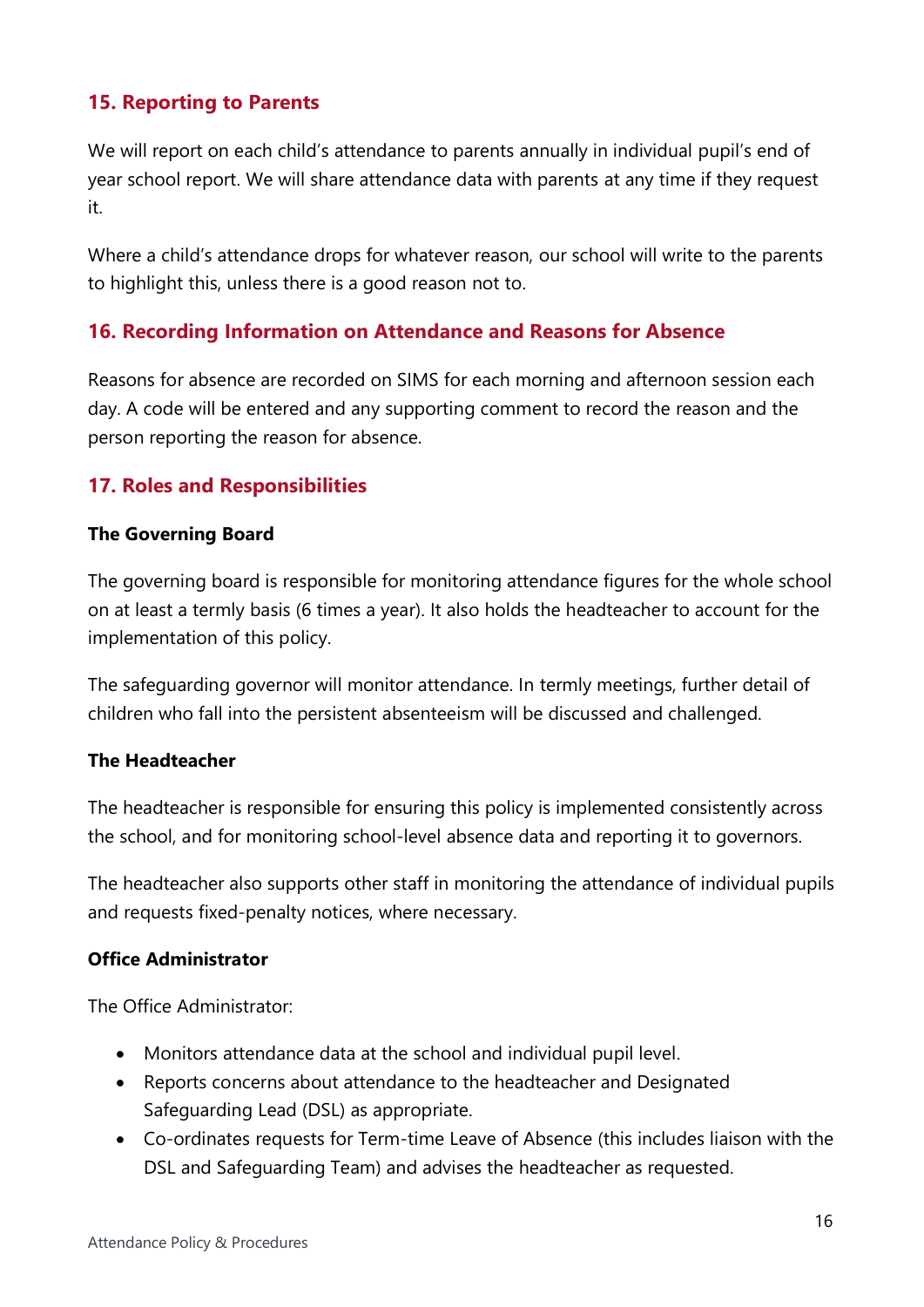Takes calls from parents about absence and record it on the school system.

# **Class Teachers**

Class teachers are responsible for recording attendance on a daily basis, using the correct codes, and submitting this information to the school office.

# <span id="page-16-0"></span>**18. Policy Monitoring Arrangements**

This policy will be reviewed annually by the Full Governing Body or more frequently if there are changes to legislation and guidance. At every review, the policy will be shared with the governing body.

# <span id="page-16-1"></span>**19. Links with other policies**

This policy is linked to our Behaviour Policy, Safeguarding and Child Protection Policy and Supporting Pupils with Medical Conditions Policy.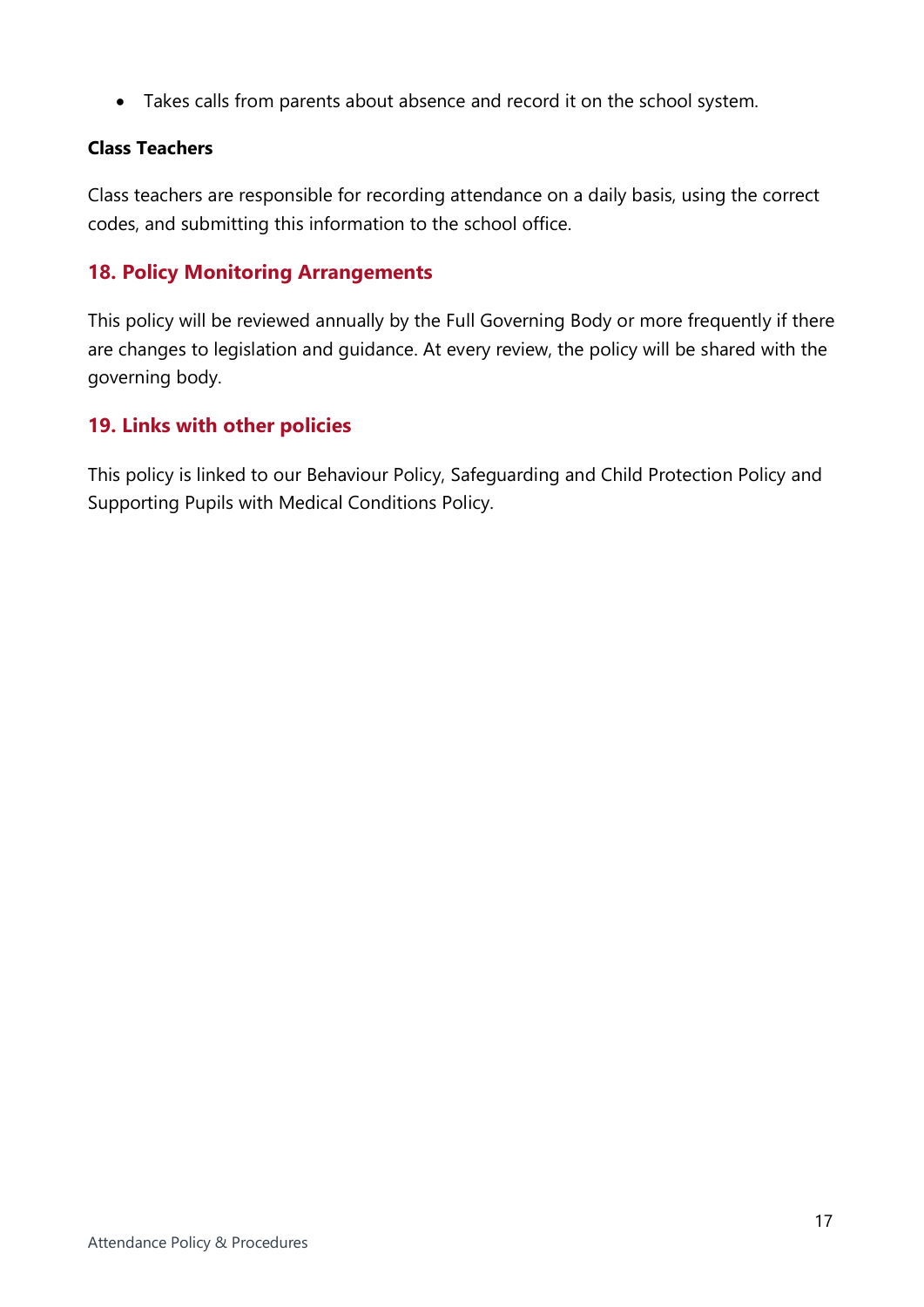#### **Guidance Documents:**

Supporting pupils at school with medical conditions (DfE December 2015)

\_\_\_\_\_\_\_\_\_\_\_\_\_\_\_\_\_\_\_\_\_\_\_\_\_\_\_\_\_\_\_\_\_\_\_\_\_\_\_\_\_\_\_\_\_\_\_\_\_\_\_\_\_\_\_\_\_\_\_\_\_\_\_\_\_\_\_\_\_\_\_\_\_\_\_

[https://www.gov.uk/government/publications/supporting-pupils-at-school-with-medical](https://www.gov.uk/government/publications/supporting-pupils-at-school-with-medical-conditions--3)[conditions--3](https://www.gov.uk/government/publications/supporting-pupils-at-school-with-medical-conditions--3)

Education for children with health needs who cannot attend school (DfE January 2013)

[https://www.gov.uk/government/publications/education-for-children-with-health-needs-who](https://www.gov.uk/government/publications/education-for-children-with-health-needs-who-cannot-attend-school)[cannot-attend-school](https://www.gov.uk/government/publications/education-for-children-with-health-needs-who-cannot-attend-school)

Keeping children safe in education (DfE September 2019)

<https://www.gov.uk/government/publications/keeping-children-safe-in-education--2>

School Attendance (DfE September 2019)

<https://www.gov.uk/government/publications/school-attendance>

School attendance parental responsibility measures (DfE January 2015)

[https://www.gov.uk/government/publications/parental-responsibility-measures-for-behaviour](https://www.gov.uk/government/publications/parental-responsibility-measures-for-behaviour-and-attendance)[and-attendance](https://www.gov.uk/government/publications/parental-responsibility-measures-for-behaviour-and-attendance)

School census 2017 to 2018 (DfE May 2018)

[https://www.gov.uk/government/publications/school-census-2017-to-2018-guide-for-schools](https://www.gov.uk/government/publications/school-census-2017-to-2018-guide-for-schools-and-las)[and-las](https://www.gov.uk/government/publications/school-census-2017-to-2018-guide-for-schools-and-las)

School Exclusion (DfE September 2017)

<https://www.gov.uk/government/publications/school-exclusion>

Home to school travel and transport guidance (DfE July 2014)

<https://www.gov.uk/government/publications/home-to-school-travel-and-transport-guidance>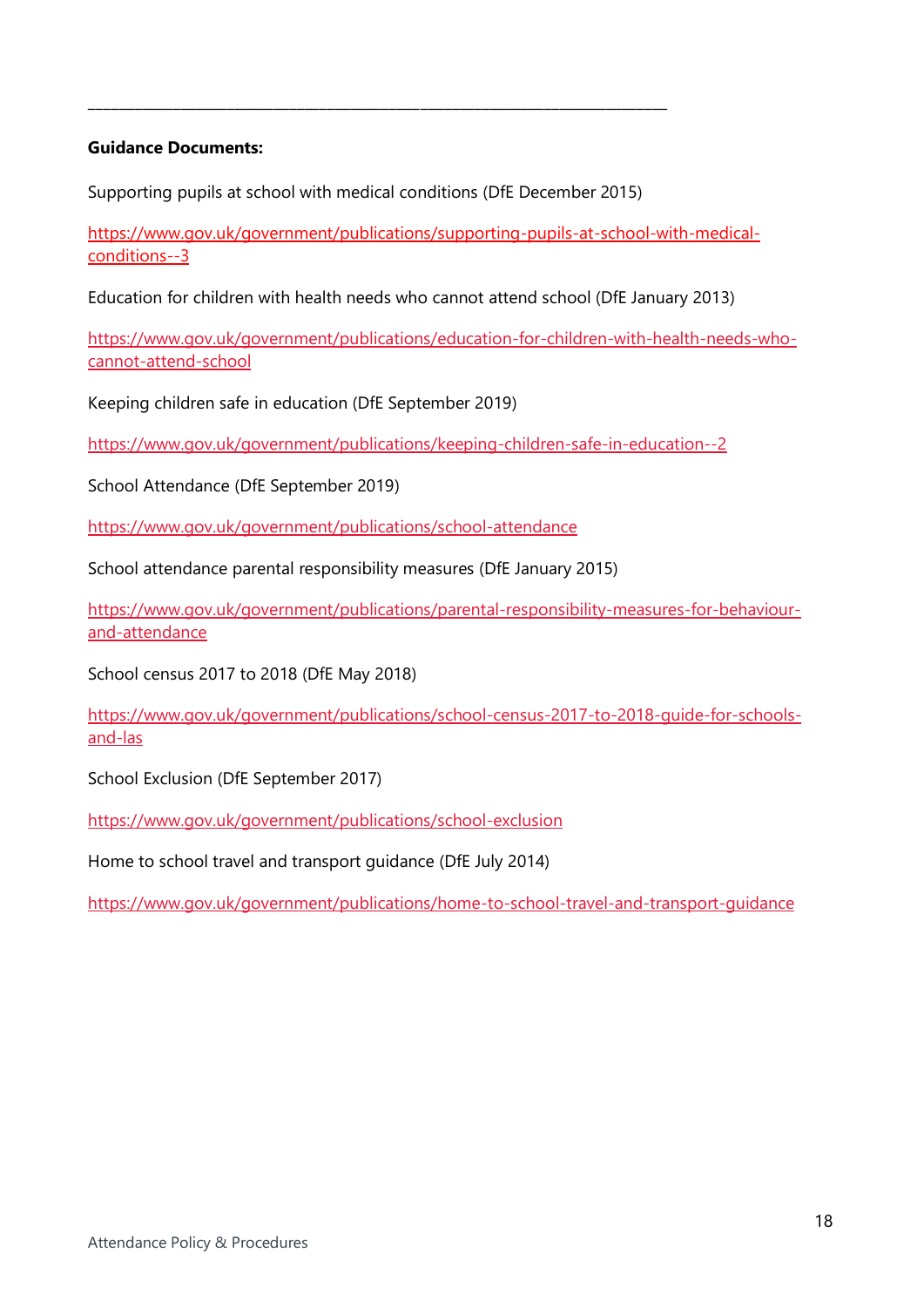| <b>Appendix 1 - Department for Education (DfE) Attendance Codes</b> |  |  |  |
|---------------------------------------------------------------------|--|--|--|
|---------------------------------------------------------------------|--|--|--|

| <b>CODE</b>  | <b>DESCRIPTION</b>                                                                      | <b>MEANING</b>                         |
|--------------|-----------------------------------------------------------------------------------------|----------------------------------------|
| $\prime$     | Present (AM)                                                                            | Present                                |
| N            | Present (PM)                                                                            | Present                                |
| В            | Educated off site (NOT Dual registration)                                               | <b>Approved Education</b><br>Activity  |
| $\mathsf{C}$ | Other Authorised Circumstances (not covered by<br>another appropriate code/description) | Authorised absence                     |
| D            | Dual registration (i.e. present at another school or<br>PRU)                            | Not counted in possible<br>attendances |
| Е            | Excluded (no alternative provision made)                                                | Authorised absence                     |
| G            | Family holiday (NOT agreed or days in excess of<br>agreement)                           | Unauthorised absence                   |
| н            | Family holiday (agreed)                                                                 | Authorised absence                     |
|              | Illness (NOT medical or dental etc. appointments)                                       | Authorised absence                     |
| J            | Interview                                                                               | <b>Approved Education</b><br>Activity  |
| L            | Late (before registers closed)                                                          | Present                                |
| M            | Medical/Dental appointments                                                             | Authorised absence                     |
| N            | No reason yet provided for absence                                                      | Unauthorised absence                   |
| Ο            | Other unauthorised absence (not covered by other<br>codes or descriptions)              | Unauthorised absence                   |
| P            | Approved sporting activity                                                              | <b>Approved Education</b><br>Activity  |